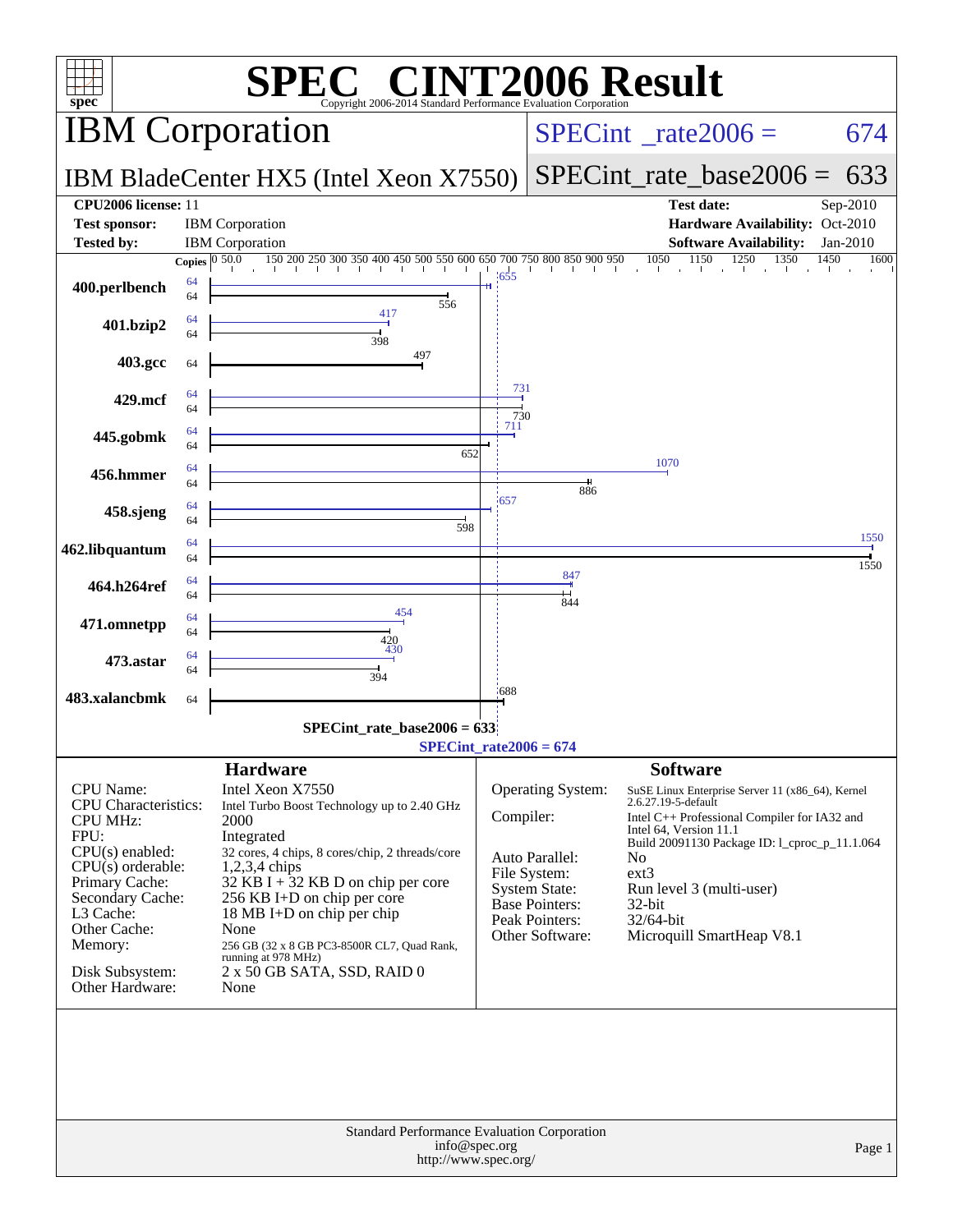

## IBM Corporation

### SPECint rate $2006 = 674$

IBM BladeCenter HX5 (Intel Xeon X7550)

[SPECint\\_rate\\_base2006 =](http://www.spec.org/auto/cpu2006/Docs/result-fields.html#SPECintratebase2006) 633

#### **[CPU2006 license:](http://www.spec.org/auto/cpu2006/Docs/result-fields.html#CPU2006license)** 11 **[Test date:](http://www.spec.org/auto/cpu2006/Docs/result-fields.html#Testdate)** Sep-2010

**[Test sponsor:](http://www.spec.org/auto/cpu2006/Docs/result-fields.html#Testsponsor)** IBM Corporation **[Hardware Availability:](http://www.spec.org/auto/cpu2006/Docs/result-fields.html#HardwareAvailability)** Oct-2010 **[Tested by:](http://www.spec.org/auto/cpu2006/Docs/result-fields.html#Testedby)** IBM Corporation **[Software Availability:](http://www.spec.org/auto/cpu2006/Docs/result-fields.html#SoftwareAvailability)** Jan-2010

#### **[Results Table](http://www.spec.org/auto/cpu2006/Docs/result-fields.html#ResultsTable)**

|                  | <b>Base</b>   |                |       |                                                                                                          |       |                |                  | <b>Peak</b>   |                |              |                |              |                |              |
|------------------|---------------|----------------|-------|----------------------------------------------------------------------------------------------------------|-------|----------------|------------------|---------------|----------------|--------------|----------------|--------------|----------------|--------------|
| <b>Benchmark</b> | <b>Copies</b> | <b>Seconds</b> | Ratio | <b>Seconds</b>                                                                                           | Ratio | <b>Seconds</b> | Ratio            | <b>Copies</b> | <b>Seconds</b> | <b>Ratio</b> | <b>Seconds</b> | <b>Ratio</b> | <b>Seconds</b> | <b>Ratio</b> |
| 400.perlbench    | 64            | 1123           | 557   | 1124                                                                                                     | 556   | 1127           | 555 <sub>I</sub> | 64            | 952            | 657          | 964            | 648          | 954            | 655          |
| 401.bzip2        | 64            | 1558           | 397   | 1552                                                                                                     | 398   | 1550           | 398              | 64            | 1477           | 418          | 1481           | 417          | 1480           | 417          |
| $403.\text{gcc}$ | 64            | 1035           | 498   | 1036                                                                                                     | 497   | 1039           | 496              | 64            | 1035           | 498          | 1036           | 497          | 1039           | 496          |
| $429$ .mcf       | 64            | 799            | 731   | 800                                                                                                      | 730   | 799            | 730              | 64            | 799            | 731          | 799            | 731          | 797            | 732          |
| $445$ .gobm $k$  | 64            | 1029           | 653   | 1029                                                                                                     | 652   | 1029           | 652              | 64            | 942            | 713          | 945            | 711          | 945            | 711          |
| 456.hmmer        | 64            | 669            | 892   | 674                                                                                                      | 886   | 675            | 885              | 64            | 557            | 1070         | 557            | 1070         | 557            | 1070         |
| $458$ .sjeng     | 64            | 1295           | 598   | 1294                                                                                                     | 598   | 1296           | 598              | 64            | 1179           | 657          | 1178           | 657          | 1178           | 658          |
| 462.libquantum   | 64            | 858            | 1550  | 857                                                                                                      | 1550  | 856            | 1550             | 64            | 855            | 1550         | 854            | 1550         | 855            | 1550         |
| 464.h264ref      | 64            | 1713           | 827   | 1677                                                                                                     | 845   | 1679           | 844              | 64            | 1670           | 848          | 1679           | 844          | 1672           | 847          |
| 471.omnetpp      | 64            | 952            | 420   | 951                                                                                                      | 420   | 952            | 420              | 64            | 882            | 454          | 882            | 453          | 881            | 454          |
| 473.astar        | 64            | 1138           | 395   | 1140                                                                                                     | 394   | 1139           | 394              | 64            | 1043           | 431          | 1044           | 430          | 1044           | 430          |
| 483.xalancbmk    | 64            | 642            | 688   | 642                                                                                                      | 688   | 643            | 687              | 64            | 642            | 688          | 642            | 688          | 643            | 687          |
|                  |               |                |       | Results appear in the order in which they were run. Bold underlined text indicates a median measurement. |       |                |                  |               |                |              |                |              |                |              |

#### **[Submit Notes](http://www.spec.org/auto/cpu2006/Docs/result-fields.html#SubmitNotes)**

The config file option 'submit' was used. numactl was used to bind copies to the cores

### **[Operating System Notes](http://www.spec.org/auto/cpu2006/Docs/result-fields.html#OperatingSystemNotes)**

echo 1 > /proc/sys/vm/zone\_reclaim\_mode

### **[Platform Notes](http://www.spec.org/auto/cpu2006/Docs/result-fields.html#PlatformNotes)**

Turbo Boost set to Traditional

### **[General Notes](http://www.spec.org/auto/cpu2006/Docs/result-fields.html#GeneralNotes)**

 'ulimit -s unlimited' was used to set the stack size to unlimited prior to run Binaries were compiled on SLES 10 with Binutils 2.18.50.0.7.20080502

## **[Base Compiler Invocation](http://www.spec.org/auto/cpu2006/Docs/result-fields.html#BaseCompilerInvocation)**

[C benchmarks](http://www.spec.org/auto/cpu2006/Docs/result-fields.html#Cbenchmarks): [icc -m32](http://www.spec.org/cpu2006/results/res2010q3/cpu2006-20100914-13286.flags.html#user_CCbase_intel_icc_32bit_5ff4a39e364c98233615fdd38438c6f2)

[C++ benchmarks:](http://www.spec.org/auto/cpu2006/Docs/result-fields.html#CXXbenchmarks) [icpc -m32](http://www.spec.org/cpu2006/results/res2010q3/cpu2006-20100914-13286.flags.html#user_CXXbase_intel_icpc_32bit_4e5a5ef1a53fd332b3c49e69c3330699)

> Standard Performance Evaluation Corporation [info@spec.org](mailto:info@spec.org) <http://www.spec.org/>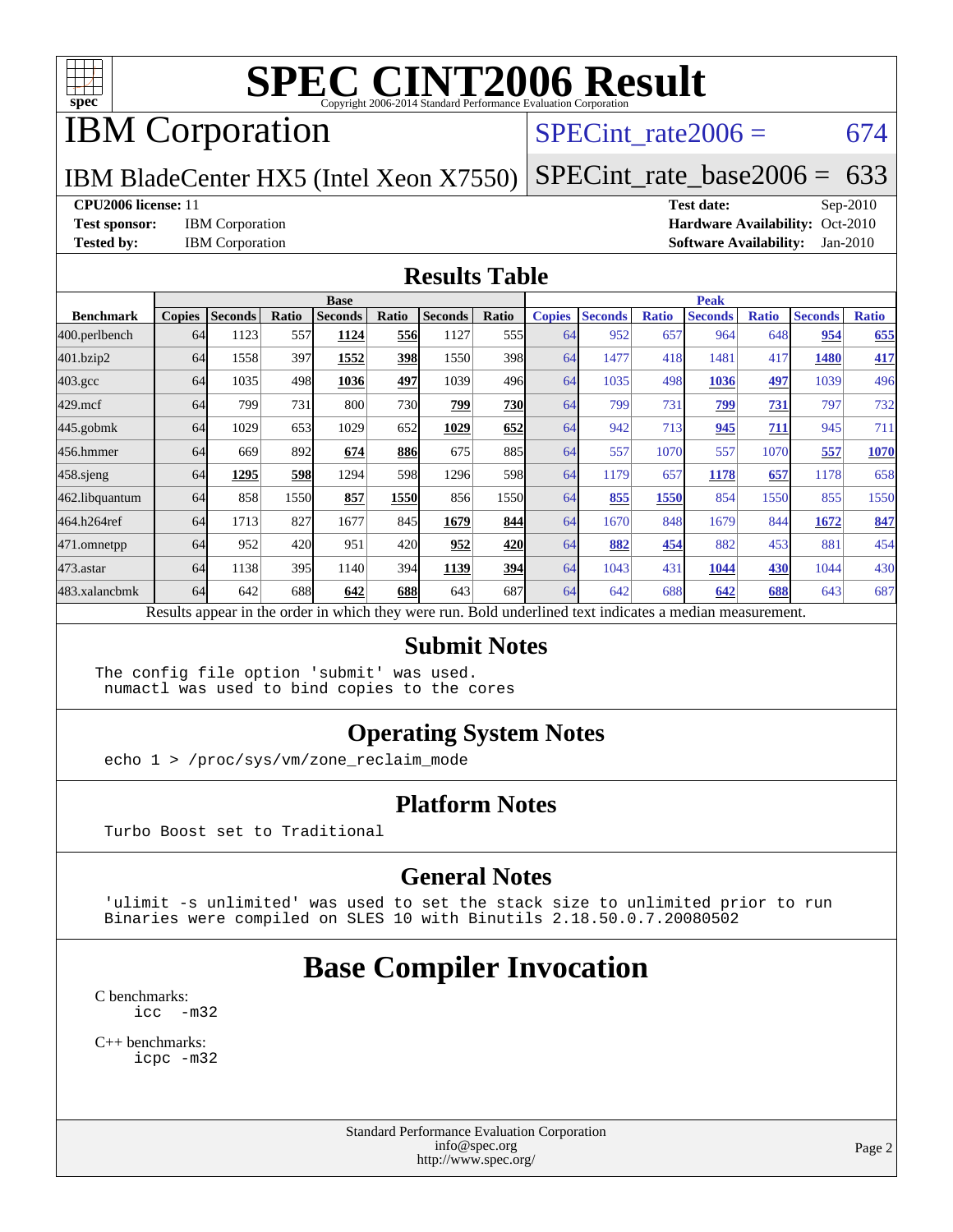

IBM Corporation

SPECint rate $2006 = 674$ 

IBM BladeCenter HX5 (Intel Xeon X7550) [SPECint\\_rate\\_base2006 =](http://www.spec.org/auto/cpu2006/Docs/result-fields.html#SPECintratebase2006)  $633$ 

**[Test sponsor:](http://www.spec.org/auto/cpu2006/Docs/result-fields.html#Testsponsor)** IBM Corporation **[Hardware Availability:](http://www.spec.org/auto/cpu2006/Docs/result-fields.html#HardwareAvailability)** Oct-2010 **[Tested by:](http://www.spec.org/auto/cpu2006/Docs/result-fields.html#Testedby)** IBM Corporation **[Software Availability:](http://www.spec.org/auto/cpu2006/Docs/result-fields.html#SoftwareAvailability)** Jan-2010

**[CPU2006 license:](http://www.spec.org/auto/cpu2006/Docs/result-fields.html#CPU2006license)** 11 **[Test date:](http://www.spec.org/auto/cpu2006/Docs/result-fields.html#Testdate)** Sep-2010

### **[Base Portability Flags](http://www.spec.org/auto/cpu2006/Docs/result-fields.html#BasePortabilityFlags)**

 400.perlbench: [-DSPEC\\_CPU\\_LINUX\\_IA32](http://www.spec.org/cpu2006/results/res2010q3/cpu2006-20100914-13286.flags.html#b400.perlbench_baseCPORTABILITY_DSPEC_CPU_LINUX_IA32) 462.libquantum: [-DSPEC\\_CPU\\_LINUX](http://www.spec.org/cpu2006/results/res2010q3/cpu2006-20100914-13286.flags.html#b462.libquantum_baseCPORTABILITY_DSPEC_CPU_LINUX) 483.xalancbmk: [-DSPEC\\_CPU\\_LINUX](http://www.spec.org/cpu2006/results/res2010q3/cpu2006-20100914-13286.flags.html#b483.xalancbmk_baseCXXPORTABILITY_DSPEC_CPU_LINUX)

**[Base Optimization Flags](http://www.spec.org/auto/cpu2006/Docs/result-fields.html#BaseOptimizationFlags)**

[C benchmarks](http://www.spec.org/auto/cpu2006/Docs/result-fields.html#Cbenchmarks):

[-xSSE4.2](http://www.spec.org/cpu2006/results/res2010q3/cpu2006-20100914-13286.flags.html#user_CCbase_f-xSSE42_f91528193cf0b216347adb8b939d4107) [-ipo](http://www.spec.org/cpu2006/results/res2010q3/cpu2006-20100914-13286.flags.html#user_CCbase_f-ipo) [-O3](http://www.spec.org/cpu2006/results/res2010q3/cpu2006-20100914-13286.flags.html#user_CCbase_f-O3) [-no-prec-div](http://www.spec.org/cpu2006/results/res2010q3/cpu2006-20100914-13286.flags.html#user_CCbase_f-no-prec-div) [-static](http://www.spec.org/cpu2006/results/res2010q3/cpu2006-20100914-13286.flags.html#user_CCbase_f-static) [-opt-prefetch](http://www.spec.org/cpu2006/results/res2010q3/cpu2006-20100914-13286.flags.html#user_CCbase_f-opt-prefetch)

[C++ benchmarks:](http://www.spec.org/auto/cpu2006/Docs/result-fields.html#CXXbenchmarks)

[-xSSE4.2](http://www.spec.org/cpu2006/results/res2010q3/cpu2006-20100914-13286.flags.html#user_CXXbase_f-xSSE42_f91528193cf0b216347adb8b939d4107) [-ipo](http://www.spec.org/cpu2006/results/res2010q3/cpu2006-20100914-13286.flags.html#user_CXXbase_f-ipo) [-O3](http://www.spec.org/cpu2006/results/res2010q3/cpu2006-20100914-13286.flags.html#user_CXXbase_f-O3) [-no-prec-div](http://www.spec.org/cpu2006/results/res2010q3/cpu2006-20100914-13286.flags.html#user_CXXbase_f-no-prec-div) [-opt-prefetch](http://www.spec.org/cpu2006/results/res2010q3/cpu2006-20100914-13286.flags.html#user_CXXbase_f-opt-prefetch) [-Wl,-z,muldefs](http://www.spec.org/cpu2006/results/res2010q3/cpu2006-20100914-13286.flags.html#user_CXXbase_link_force_multiple1_74079c344b956b9658436fd1b6dd3a8a) [-L/home/cmplr/usr3/alrahate/cpu2006.1.1.ic11.1/libic11.1-32bit -lsmartheap](http://www.spec.org/cpu2006/results/res2010q3/cpu2006-20100914-13286.flags.html#user_CXXbase_SmartHeap_d86dffe4a79b79ef8890d5cce17030c3)

### **[Base Other Flags](http://www.spec.org/auto/cpu2006/Docs/result-fields.html#BaseOtherFlags)**

[C benchmarks](http://www.spec.org/auto/cpu2006/Docs/result-fields.html#Cbenchmarks):

403.gcc: [-Dalloca=\\_alloca](http://www.spec.org/cpu2006/results/res2010q3/cpu2006-20100914-13286.flags.html#b403.gcc_baseEXTRA_CFLAGS_Dalloca_be3056838c12de2578596ca5467af7f3)

### **[Peak Compiler Invocation](http://www.spec.org/auto/cpu2006/Docs/result-fields.html#PeakCompilerInvocation)**

[C benchmarks \(except as noted below\)](http://www.spec.org/auto/cpu2006/Docs/result-fields.html#Cbenchmarksexceptasnotedbelow):

[icc -m32](http://www.spec.org/cpu2006/results/res2010q3/cpu2006-20100914-13286.flags.html#user_CCpeak_intel_icc_32bit_5ff4a39e364c98233615fdd38438c6f2)

401.bzip2: [icc -m64](http://www.spec.org/cpu2006/results/res2010q3/cpu2006-20100914-13286.flags.html#user_peakCCLD401_bzip2_intel_icc_64bit_bda6cc9af1fdbb0edc3795bac97ada53)

456.hmmer: [icc -m64](http://www.spec.org/cpu2006/results/res2010q3/cpu2006-20100914-13286.flags.html#user_peakCCLD456_hmmer_intel_icc_64bit_bda6cc9af1fdbb0edc3795bac97ada53)

458.sjeng: [icc -m64](http://www.spec.org/cpu2006/results/res2010q3/cpu2006-20100914-13286.flags.html#user_peakCCLD458_sjeng_intel_icc_64bit_bda6cc9af1fdbb0edc3795bac97ada53)

462.libquantum: [icc -m64](http://www.spec.org/cpu2006/results/res2010q3/cpu2006-20100914-13286.flags.html#user_peakCCLD462_libquantum_intel_icc_64bit_bda6cc9af1fdbb0edc3795bac97ada53)

[C++ benchmarks \(except as noted below\):](http://www.spec.org/auto/cpu2006/Docs/result-fields.html#CXXbenchmarksexceptasnotedbelow) [icpc -m32](http://www.spec.org/cpu2006/results/res2010q3/cpu2006-20100914-13286.flags.html#user_CXXpeak_intel_icpc_32bit_4e5a5ef1a53fd332b3c49e69c3330699)

473.astar: [icpc -m64](http://www.spec.org/cpu2006/results/res2010q3/cpu2006-20100914-13286.flags.html#user_peakCXXLD473_astar_intel_icpc_64bit_fc66a5337ce925472a5c54ad6a0de310)

## **[Peak Portability Flags](http://www.spec.org/auto/cpu2006/Docs/result-fields.html#PeakPortabilityFlags)**

 400.perlbench: [-DSPEC\\_CPU\\_LINUX\\_IA32](http://www.spec.org/cpu2006/results/res2010q3/cpu2006-20100914-13286.flags.html#b400.perlbench_peakCPORTABILITY_DSPEC_CPU_LINUX_IA32) 401.bzip2: [-DSPEC\\_CPU\\_LP64](http://www.spec.org/cpu2006/results/res2010q3/cpu2006-20100914-13286.flags.html#suite_peakCPORTABILITY401_bzip2_DSPEC_CPU_LP64)

Continued on next page

Standard Performance Evaluation Corporation [info@spec.org](mailto:info@spec.org) <http://www.spec.org/>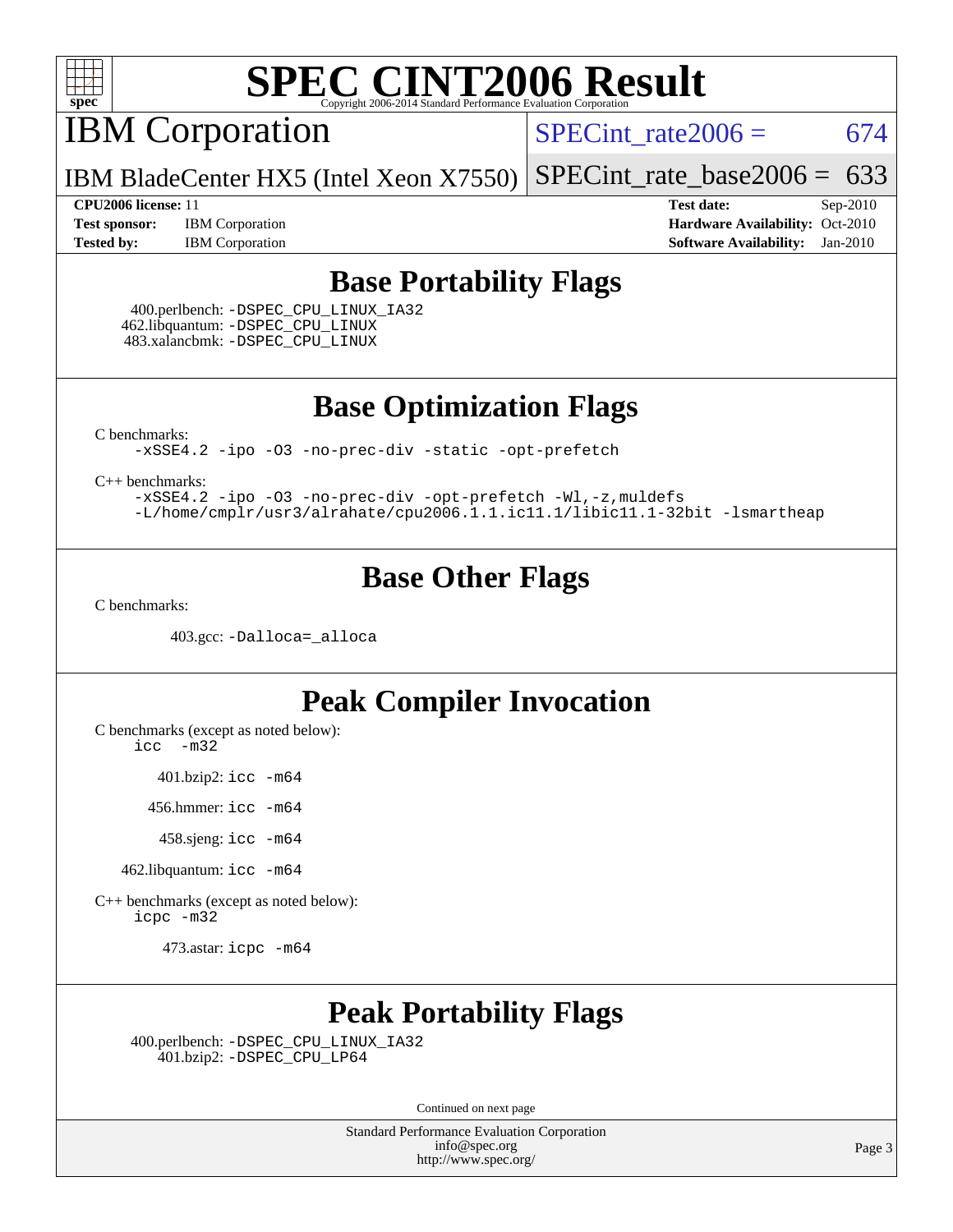

IBM Corporation

SPECint rate $2006 = 674$ 

IBM BladeCenter HX5 (Intel Xeon X7550) [SPECint\\_rate\\_base2006 =](http://www.spec.org/auto/cpu2006/Docs/result-fields.html#SPECintratebase2006)  $633$ 

**[Test sponsor:](http://www.spec.org/auto/cpu2006/Docs/result-fields.html#Testsponsor)** IBM Corporation **[Hardware Availability:](http://www.spec.org/auto/cpu2006/Docs/result-fields.html#HardwareAvailability)** Oct-2010 **[Tested by:](http://www.spec.org/auto/cpu2006/Docs/result-fields.html#Testedby)** IBM Corporation **[Software Availability:](http://www.spec.org/auto/cpu2006/Docs/result-fields.html#SoftwareAvailability)** Jan-2010

**[CPU2006 license:](http://www.spec.org/auto/cpu2006/Docs/result-fields.html#CPU2006license)** 11 **[Test date:](http://www.spec.org/auto/cpu2006/Docs/result-fields.html#Testdate)** Sep-2010

## **[Peak Portability Flags \(Continued\)](http://www.spec.org/auto/cpu2006/Docs/result-fields.html#PeakPortabilityFlags)**

 456.hmmer: [-DSPEC\\_CPU\\_LP64](http://www.spec.org/cpu2006/results/res2010q3/cpu2006-20100914-13286.flags.html#suite_peakCPORTABILITY456_hmmer_DSPEC_CPU_LP64) 458.sjeng: [-DSPEC\\_CPU\\_LP64](http://www.spec.org/cpu2006/results/res2010q3/cpu2006-20100914-13286.flags.html#suite_peakCPORTABILITY458_sjeng_DSPEC_CPU_LP64) 462.libquantum: [-DSPEC\\_CPU\\_LP64](http://www.spec.org/cpu2006/results/res2010q3/cpu2006-20100914-13286.flags.html#suite_peakCPORTABILITY462_libquantum_DSPEC_CPU_LP64) [-DSPEC\\_CPU\\_LINUX](http://www.spec.org/cpu2006/results/res2010q3/cpu2006-20100914-13286.flags.html#b462.libquantum_peakCPORTABILITY_DSPEC_CPU_LINUX) 473.astar: [-DSPEC\\_CPU\\_LP64](http://www.spec.org/cpu2006/results/res2010q3/cpu2006-20100914-13286.flags.html#suite_peakCXXPORTABILITY473_astar_DSPEC_CPU_LP64) 483.xalancbmk: [-DSPEC\\_CPU\\_LINUX](http://www.spec.org/cpu2006/results/res2010q3/cpu2006-20100914-13286.flags.html#b483.xalancbmk_peakCXXPORTABILITY_DSPEC_CPU_LINUX)

## **[Peak Optimization Flags](http://www.spec.org/auto/cpu2006/Docs/result-fields.html#PeakOptimizationFlags)**

[C benchmarks](http://www.spec.org/auto/cpu2006/Docs/result-fields.html#Cbenchmarks):

Standard Performance Evaluation Corporation [info@spec.org](mailto:info@spec.org) <http://www.spec.org/> Page 4 400.perlbench: [-xSSE4.2](http://www.spec.org/cpu2006/results/res2010q3/cpu2006-20100914-13286.flags.html#user_peakPASS2_CFLAGSPASS2_LDCFLAGS400_perlbench_f-xSSE42_f91528193cf0b216347adb8b939d4107)(pass 2) [-prof-gen](http://www.spec.org/cpu2006/results/res2010q3/cpu2006-20100914-13286.flags.html#user_peakPASS1_CFLAGSPASS1_LDCFLAGS400_perlbench_prof_gen_e43856698f6ca7b7e442dfd80e94a8fc)(pass 1) [-ipo](http://www.spec.org/cpu2006/results/res2010q3/cpu2006-20100914-13286.flags.html#user_peakPASS2_CFLAGSPASS2_LDCFLAGS400_perlbench_f-ipo)(pass 2) [-O3](http://www.spec.org/cpu2006/results/res2010q3/cpu2006-20100914-13286.flags.html#user_peakPASS2_CFLAGSPASS2_LDCFLAGS400_perlbench_f-O3)(pass 2) [-no-prec-div](http://www.spec.org/cpu2006/results/res2010q3/cpu2006-20100914-13286.flags.html#user_peakPASS2_CFLAGSPASS2_LDCFLAGS400_perlbench_f-no-prec-div)(pass 2) [-static](http://www.spec.org/cpu2006/results/res2010q3/cpu2006-20100914-13286.flags.html#user_peakPASS2_CFLAGSPASS2_LDCFLAGS400_perlbench_f-static)(pass 2) [-prof-use](http://www.spec.org/cpu2006/results/res2010q3/cpu2006-20100914-13286.flags.html#user_peakPASS2_CFLAGSPASS2_LDCFLAGS400_perlbench_prof_use_bccf7792157ff70d64e32fe3e1250b55)(pass 2) [-ansi-alias](http://www.spec.org/cpu2006/results/res2010q3/cpu2006-20100914-13286.flags.html#user_peakCOPTIMIZE400_perlbench_f-ansi-alias) 401.bzip2: [-xSSE4.2](http://www.spec.org/cpu2006/results/res2010q3/cpu2006-20100914-13286.flags.html#user_peakPASS2_CFLAGSPASS2_LDCFLAGS401_bzip2_f-xSSE42_f91528193cf0b216347adb8b939d4107)(pass 2) [-prof-gen](http://www.spec.org/cpu2006/results/res2010q3/cpu2006-20100914-13286.flags.html#user_peakPASS1_CFLAGSPASS1_LDCFLAGS401_bzip2_prof_gen_e43856698f6ca7b7e442dfd80e94a8fc)(pass 1) [-ipo](http://www.spec.org/cpu2006/results/res2010q3/cpu2006-20100914-13286.flags.html#user_peakPASS2_CFLAGSPASS2_LDCFLAGS401_bzip2_f-ipo)(pass 2) [-O3](http://www.spec.org/cpu2006/results/res2010q3/cpu2006-20100914-13286.flags.html#user_peakPASS2_CFLAGSPASS2_LDCFLAGS401_bzip2_f-O3)(pass 2) [-no-prec-div](http://www.spec.org/cpu2006/results/res2010q3/cpu2006-20100914-13286.flags.html#user_peakPASS2_CFLAGSPASS2_LDCFLAGS401_bzip2_f-no-prec-div)(pass 2) [-static](http://www.spec.org/cpu2006/results/res2010q3/cpu2006-20100914-13286.flags.html#user_peakPASS2_CFLAGSPASS2_LDCFLAGS401_bzip2_f-static)(pass 2) [-prof-use](http://www.spec.org/cpu2006/results/res2010q3/cpu2006-20100914-13286.flags.html#user_peakPASS2_CFLAGSPASS2_LDCFLAGS401_bzip2_prof_use_bccf7792157ff70d64e32fe3e1250b55)(pass 2) [-opt-prefetch](http://www.spec.org/cpu2006/results/res2010q3/cpu2006-20100914-13286.flags.html#user_peakCOPTIMIZE401_bzip2_f-opt-prefetch) [-ansi-alias](http://www.spec.org/cpu2006/results/res2010q3/cpu2006-20100914-13286.flags.html#user_peakCOPTIMIZE401_bzip2_f-ansi-alias) [-auto-ilp32](http://www.spec.org/cpu2006/results/res2010q3/cpu2006-20100914-13286.flags.html#user_peakCOPTIMIZE401_bzip2_f-auto-ilp32)  $403.\text{gcc: basepeak}$  = yes 429.mcf: [-xSSE4.2](http://www.spec.org/cpu2006/results/res2010q3/cpu2006-20100914-13286.flags.html#user_peakCOPTIMIZE429_mcf_f-xSSE42_f91528193cf0b216347adb8b939d4107) [-ipo](http://www.spec.org/cpu2006/results/res2010q3/cpu2006-20100914-13286.flags.html#user_peakCOPTIMIZE429_mcf_f-ipo) [-O3](http://www.spec.org/cpu2006/results/res2010q3/cpu2006-20100914-13286.flags.html#user_peakCOPTIMIZE429_mcf_f-O3) [-no-prec-div](http://www.spec.org/cpu2006/results/res2010q3/cpu2006-20100914-13286.flags.html#user_peakCOPTIMIZE429_mcf_f-no-prec-div) [-static](http://www.spec.org/cpu2006/results/res2010q3/cpu2006-20100914-13286.flags.html#user_peakCOPTIMIZE429_mcf_f-static) [-opt-prefetch](http://www.spec.org/cpu2006/results/res2010q3/cpu2006-20100914-13286.flags.html#user_peakCOPTIMIZE429_mcf_f-opt-prefetch) 445.gobmk: [-xSSE4.2](http://www.spec.org/cpu2006/results/res2010q3/cpu2006-20100914-13286.flags.html#user_peakPASS2_CFLAGSPASS2_LDCFLAGS445_gobmk_f-xSSE42_f91528193cf0b216347adb8b939d4107)(pass 2) [-prof-gen](http://www.spec.org/cpu2006/results/res2010q3/cpu2006-20100914-13286.flags.html#user_peakPASS1_CFLAGSPASS1_LDCFLAGS445_gobmk_prof_gen_e43856698f6ca7b7e442dfd80e94a8fc)(pass 1) [-prof-use](http://www.spec.org/cpu2006/results/res2010q3/cpu2006-20100914-13286.flags.html#user_peakPASS2_CFLAGSPASS2_LDCFLAGS445_gobmk_prof_use_bccf7792157ff70d64e32fe3e1250b55)(pass 2) [-O2](http://www.spec.org/cpu2006/results/res2010q3/cpu2006-20100914-13286.flags.html#user_peakCOPTIMIZE445_gobmk_f-O2) [-ipo](http://www.spec.org/cpu2006/results/res2010q3/cpu2006-20100914-13286.flags.html#user_peakCOPTIMIZE445_gobmk_f-ipo) [-no-prec-div](http://www.spec.org/cpu2006/results/res2010q3/cpu2006-20100914-13286.flags.html#user_peakCOPTIMIZE445_gobmk_f-no-prec-div) [-ansi-alias](http://www.spec.org/cpu2006/results/res2010q3/cpu2006-20100914-13286.flags.html#user_peakCOPTIMIZE445_gobmk_f-ansi-alias) 456.hmmer: [-xSSE4.2](http://www.spec.org/cpu2006/results/res2010q3/cpu2006-20100914-13286.flags.html#user_peakCOPTIMIZE456_hmmer_f-xSSE42_f91528193cf0b216347adb8b939d4107) [-ipo](http://www.spec.org/cpu2006/results/res2010q3/cpu2006-20100914-13286.flags.html#user_peakCOPTIMIZE456_hmmer_f-ipo) [-O3](http://www.spec.org/cpu2006/results/res2010q3/cpu2006-20100914-13286.flags.html#user_peakCOPTIMIZE456_hmmer_f-O3) [-no-prec-div](http://www.spec.org/cpu2006/results/res2010q3/cpu2006-20100914-13286.flags.html#user_peakCOPTIMIZE456_hmmer_f-no-prec-div) [-static](http://www.spec.org/cpu2006/results/res2010q3/cpu2006-20100914-13286.flags.html#user_peakCOPTIMIZE456_hmmer_f-static) [-unroll2](http://www.spec.org/cpu2006/results/res2010q3/cpu2006-20100914-13286.flags.html#user_peakCOPTIMIZE456_hmmer_f-unroll_784dae83bebfb236979b41d2422d7ec2) [-ansi-alias](http://www.spec.org/cpu2006/results/res2010q3/cpu2006-20100914-13286.flags.html#user_peakCOPTIMIZE456_hmmer_f-ansi-alias) [-auto-ilp32](http://www.spec.org/cpu2006/results/res2010q3/cpu2006-20100914-13286.flags.html#user_peakCOPTIMIZE456_hmmer_f-auto-ilp32) 458.sjeng: [-xSSE4.2](http://www.spec.org/cpu2006/results/res2010q3/cpu2006-20100914-13286.flags.html#user_peakPASS2_CFLAGSPASS2_LDCFLAGS458_sjeng_f-xSSE42_f91528193cf0b216347adb8b939d4107)(pass 2) [-prof-gen](http://www.spec.org/cpu2006/results/res2010q3/cpu2006-20100914-13286.flags.html#user_peakPASS1_CFLAGSPASS1_LDCFLAGS458_sjeng_prof_gen_e43856698f6ca7b7e442dfd80e94a8fc)(pass 1) [-ipo](http://www.spec.org/cpu2006/results/res2010q3/cpu2006-20100914-13286.flags.html#user_peakPASS2_CFLAGSPASS2_LDCFLAGS458_sjeng_f-ipo)(pass 2) [-O3](http://www.spec.org/cpu2006/results/res2010q3/cpu2006-20100914-13286.flags.html#user_peakPASS2_CFLAGSPASS2_LDCFLAGS458_sjeng_f-O3)(pass 2) [-no-prec-div](http://www.spec.org/cpu2006/results/res2010q3/cpu2006-20100914-13286.flags.html#user_peakPASS2_CFLAGSPASS2_LDCFLAGS458_sjeng_f-no-prec-div)(pass 2) [-static](http://www.spec.org/cpu2006/results/res2010q3/cpu2006-20100914-13286.flags.html#user_peakPASS2_CFLAGSPASS2_LDCFLAGS458_sjeng_f-static)(pass 2) [-prof-use](http://www.spec.org/cpu2006/results/res2010q3/cpu2006-20100914-13286.flags.html#user_peakPASS2_CFLAGSPASS2_LDCFLAGS458_sjeng_prof_use_bccf7792157ff70d64e32fe3e1250b55)(pass 2) [-unroll4](http://www.spec.org/cpu2006/results/res2010q3/cpu2006-20100914-13286.flags.html#user_peakCOPTIMIZE458_sjeng_f-unroll_4e5e4ed65b7fd20bdcd365bec371b81f) [-auto-ilp32](http://www.spec.org/cpu2006/results/res2010q3/cpu2006-20100914-13286.flags.html#user_peakCOPTIMIZE458_sjeng_f-auto-ilp32) 462.libquantum: [-xSSE4.2](http://www.spec.org/cpu2006/results/res2010q3/cpu2006-20100914-13286.flags.html#user_peakCOPTIMIZE462_libquantum_f-xSSE42_f91528193cf0b216347adb8b939d4107) [-ipo](http://www.spec.org/cpu2006/results/res2010q3/cpu2006-20100914-13286.flags.html#user_peakCOPTIMIZE462_libquantum_f-ipo) [-O3](http://www.spec.org/cpu2006/results/res2010q3/cpu2006-20100914-13286.flags.html#user_peakCOPTIMIZE462_libquantum_f-O3) [-no-prec-div](http://www.spec.org/cpu2006/results/res2010q3/cpu2006-20100914-13286.flags.html#user_peakCOPTIMIZE462_libquantum_f-no-prec-div) [-static](http://www.spec.org/cpu2006/results/res2010q3/cpu2006-20100914-13286.flags.html#user_peakCOPTIMIZE462_libquantum_f-static) [-auto-ilp32](http://www.spec.org/cpu2006/results/res2010q3/cpu2006-20100914-13286.flags.html#user_peakCOPTIMIZE462_libquantum_f-auto-ilp32) [-opt-prefetch](http://www.spec.org/cpu2006/results/res2010q3/cpu2006-20100914-13286.flags.html#user_peakCOPTIMIZE462_libquantum_f-opt-prefetch) 464.h264ref: [-xSSE4.2](http://www.spec.org/cpu2006/results/res2010q3/cpu2006-20100914-13286.flags.html#user_peakPASS2_CFLAGSPASS2_LDCFLAGS464_h264ref_f-xSSE42_f91528193cf0b216347adb8b939d4107)(pass 2) [-prof-gen](http://www.spec.org/cpu2006/results/res2010q3/cpu2006-20100914-13286.flags.html#user_peakPASS1_CFLAGSPASS1_LDCFLAGS464_h264ref_prof_gen_e43856698f6ca7b7e442dfd80e94a8fc)(pass 1) [-ipo](http://www.spec.org/cpu2006/results/res2010q3/cpu2006-20100914-13286.flags.html#user_peakPASS2_CFLAGSPASS2_LDCFLAGS464_h264ref_f-ipo)(pass 2) [-O3](http://www.spec.org/cpu2006/results/res2010q3/cpu2006-20100914-13286.flags.html#user_peakPASS2_CFLAGSPASS2_LDCFLAGS464_h264ref_f-O3)(pass 2) [-no-prec-div](http://www.spec.org/cpu2006/results/res2010q3/cpu2006-20100914-13286.flags.html#user_peakPASS2_CFLAGSPASS2_LDCFLAGS464_h264ref_f-no-prec-div)(pass 2) [-static](http://www.spec.org/cpu2006/results/res2010q3/cpu2006-20100914-13286.flags.html#user_peakPASS2_CFLAGSPASS2_LDCFLAGS464_h264ref_f-static)(pass 2) [-prof-use](http://www.spec.org/cpu2006/results/res2010q3/cpu2006-20100914-13286.flags.html#user_peakPASS2_CFLAGSPASS2_LDCFLAGS464_h264ref_prof_use_bccf7792157ff70d64e32fe3e1250b55)(pass 2) [-unroll2](http://www.spec.org/cpu2006/results/res2010q3/cpu2006-20100914-13286.flags.html#user_peakCOPTIMIZE464_h264ref_f-unroll_784dae83bebfb236979b41d2422d7ec2) [-ansi-alias](http://www.spec.org/cpu2006/results/res2010q3/cpu2006-20100914-13286.flags.html#user_peakCOPTIMIZE464_h264ref_f-ansi-alias) [C++ benchmarks:](http://www.spec.org/auto/cpu2006/Docs/result-fields.html#CXXbenchmarks) 471.omnetpp: [-xSSE4.2](http://www.spec.org/cpu2006/results/res2010q3/cpu2006-20100914-13286.flags.html#user_peakPASS2_CXXFLAGSPASS2_LDCXXFLAGS471_omnetpp_f-xSSE42_f91528193cf0b216347adb8b939d4107)(pass 2) [-prof-gen](http://www.spec.org/cpu2006/results/res2010q3/cpu2006-20100914-13286.flags.html#user_peakPASS1_CXXFLAGSPASS1_LDCXXFLAGS471_omnetpp_prof_gen_e43856698f6ca7b7e442dfd80e94a8fc)(pass 1) [-ipo](http://www.spec.org/cpu2006/results/res2010q3/cpu2006-20100914-13286.flags.html#user_peakPASS2_CXXFLAGSPASS2_LDCXXFLAGS471_omnetpp_f-ipo)(pass 2) [-O3](http://www.spec.org/cpu2006/results/res2010q3/cpu2006-20100914-13286.flags.html#user_peakPASS2_CXXFLAGSPASS2_LDCXXFLAGS471_omnetpp_f-O3)(pass 2) [-no-prec-div](http://www.spec.org/cpu2006/results/res2010q3/cpu2006-20100914-13286.flags.html#user_peakPASS2_CXXFLAGSPASS2_LDCXXFLAGS471_omnetpp_f-no-prec-div)(pass 2) [-prof-use](http://www.spec.org/cpu2006/results/res2010q3/cpu2006-20100914-13286.flags.html#user_peakPASS2_CXXFLAGSPASS2_LDCXXFLAGS471_omnetpp_prof_use_bccf7792157ff70d64e32fe3e1250b55)(pass 2) [-ansi-alias](http://www.spec.org/cpu2006/results/res2010q3/cpu2006-20100914-13286.flags.html#user_peakCXXOPTIMIZE471_omnetpp_f-ansi-alias) [-opt-ra-region-strategy=block](http://www.spec.org/cpu2006/results/res2010q3/cpu2006-20100914-13286.flags.html#user_peakCXXOPTIMIZE471_omnetpp_f-opt-ra-region-strategy-block_a0a37c372d03933b2a18d4af463c1f69) [-Wl,-z,muldefs](http://www.spec.org/cpu2006/results/res2010q3/cpu2006-20100914-13286.flags.html#user_peakEXTRA_LDFLAGS471_omnetpp_link_force_multiple1_74079c344b956b9658436fd1b6dd3a8a) [-L/home/cmplr/usr3/alrahate/cpu2006.1.1.ic11.1/libic11.1-32bit -lsmartheap](http://www.spec.org/cpu2006/results/res2010q3/cpu2006-20100914-13286.flags.html#user_peakEXTRA_LIBS471_omnetpp_SmartHeap_d86dffe4a79b79ef8890d5cce17030c3)  $473.\text{astar: } -xSSE4$ .  $2(\text{pass 2})$   $-\text{prof-gen}(\text{pass 1})$   $-i\text{po}(\text{pass 2})$ [-O3](http://www.spec.org/cpu2006/results/res2010q3/cpu2006-20100914-13286.flags.html#user_peakPASS2_CXXFLAGSPASS2_LDCXXFLAGS473_astar_f-O3)(pass 2) [-no-prec-div](http://www.spec.org/cpu2006/results/res2010q3/cpu2006-20100914-13286.flags.html#user_peakPASS2_CXXFLAGSPASS2_LDCXXFLAGS473_astar_f-no-prec-div)(pass 2) [-prof-use](http://www.spec.org/cpu2006/results/res2010q3/cpu2006-20100914-13286.flags.html#user_peakPASS2_CXXFLAGSPASS2_LDCXXFLAGS473_astar_prof_use_bccf7792157ff70d64e32fe3e1250b55)(pass 2) [-ansi-alias](http://www.spec.org/cpu2006/results/res2010q3/cpu2006-20100914-13286.flags.html#user_peakCXXOPTIMIZE473_astar_f-ansi-alias) [-opt-ra-region-strategy=routine](http://www.spec.org/cpu2006/results/res2010q3/cpu2006-20100914-13286.flags.html#user_peakCXXOPTIMIZE473_astar_f-opt-ra-region-strategy-routine_ba086ea3b1d46a52e1238e2ca173ed44) [-Wl,-z,muldefs](http://www.spec.org/cpu2006/results/res2010q3/cpu2006-20100914-13286.flags.html#user_peakEXTRA_LDFLAGS473_astar_link_force_multiple1_74079c344b956b9658436fd1b6dd3a8a) Continued on next page